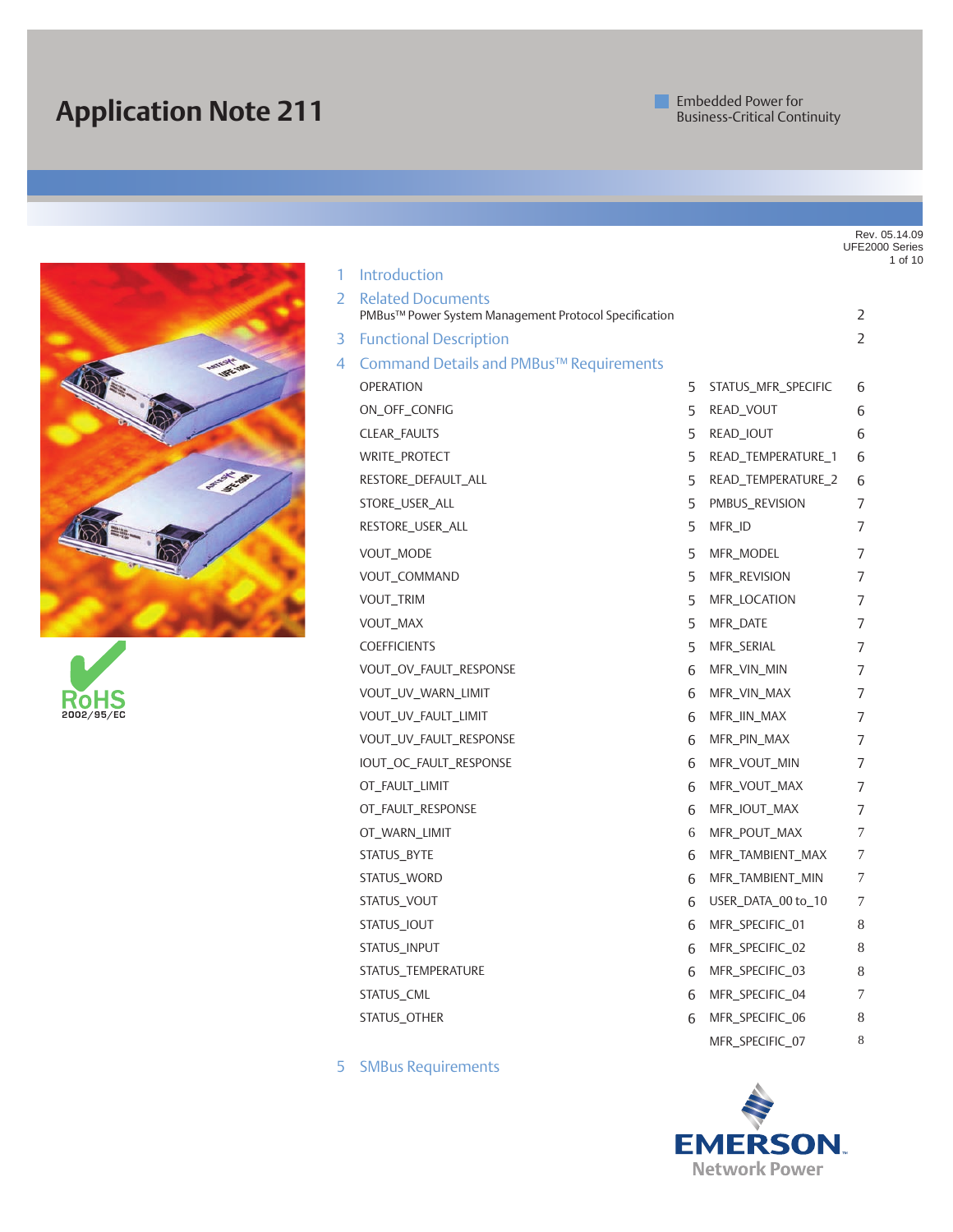Rev. 05.14.09 UFE2000 Series 2 of 10

### 1. Introduction

This application note describes the Power Management Bus™ (PMBus™) serial bus interface of the Emerson Network Power UFE series of front-end power supplies. The UFE series is designed to draw wide range input power and provide flexible (variable), isolated, floating, power-limited output in two configurations, 24 V and 48 V. Each configuration also provides an auxiliary output of 11 V at 250 mA. The UFE series also includes automatic-regulating fans for selfcooling. Automatic regulation of the cooling fans means getting the quietest possible operation while at the same time maximizing fan life. In addition to power conversion, the UFE series provides an enhanced set of features via PMBus™ serial communication.

While the use of PMBus™ serial communication is not required for operation, PMBus™ serial communication is a very powerful tool that can greatly enhance and completes the feature set of the UFE series. The PMBus™ serial communications interface implementation includes 68 commands (some commands are only available to manufacturing) that will enable functions such as adjustment of the output voltage (while power conversion is active), monitor a number of key input, output, and internal parameters, store and retrieve up to 176 bytes of EEPROM data, enable/disable the power conversion process, and store and restore default operating conditions to name a few.

## 2. Related Documents

#### **2.1 PMBus™ Power System Management Protocol Specification**

The Power Management Bus ("PMBus™") is an open standard protocol that defines a means of communicating with power conversion and other devices.

For more information, please see the System Management Interface Forum Web site: http://www.powersig.org and click on the PMBus link or go to http://pmbus.org.

### 3. Functional Description

Within 2-seconds of initial power up the PMBus™ interface can be used to it's full capabilities, including changing the output voltage of the converter, change the general power conversion parameters, and store up to 176 bytes of information in non-volatile memory. It is also possible to enable or disable the PMBus™ interface by use of a discrete signal pin by the name of "Comm-En-H".

By default, this discrete signal pin is pulled high internally, which automatically enables the PMBus™ interface. However, for troubleshooting purposes, when the "Comm-En-H" signal pin is pulled low, the SMBus interface is physically isolated from the rest of the SMBus bus. Pulling this discrete signal pin low will also reset the SMBus hardware internally in the power supply, which can be quite valuable in resolving frozen SMBus interface issues.

The PMBus™ interface included with the UFE series is designed to comply with revision 1.1 of the PMBus Specification. The UFE series includes use of the discrete signal pins CONTROL and SMBALERT# as described in the PMBus™ specification revision 1.1. Use of Packet Error Checking (PEC) is optional and user selectable in the UFE series. In order for a UFE series device to notify the host that they want to communicate important information, the SMBALERT# signal is used. Some of the 68 commands are only available for use by manufacturing. Table 1 provides all relevant PMBus™ command support details. Please note that some write functionality with some commands is limited or disabled completely.

4. Command Details and PMBus™ Requirements The error response from the UFE series complies with section 10.6.1 of the PMBus™ specification revision 1.1.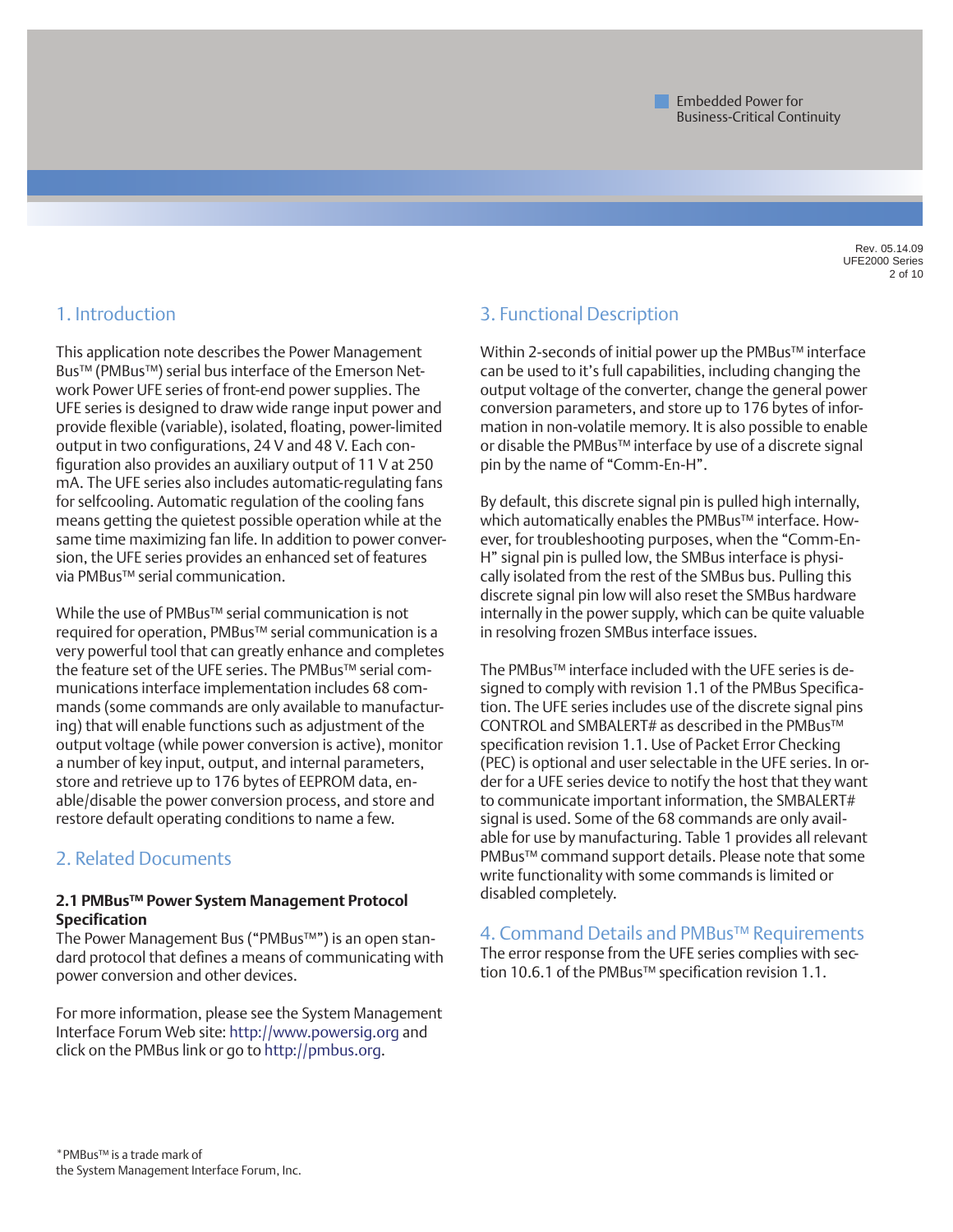Rev. 05.14.09 UFE2000 Series 3 of 10

| <b>Command Code Name</b><br><b>Reference</b> | <b>Command</b><br><b>Code Number</b><br>(Hexadecimal) | <b>Read/Write</b><br><b>Support</b> | <b>Number of</b><br><b>Data Bytes</b> | <b>Factory</b><br><b>Default Setting</b><br>(Hexadecimal) | <b>PMBus</b><br><b>Specification</b><br><b>Reference Section</b> |
|----------------------------------------------|-------------------------------------------------------|-------------------------------------|---------------------------------------|-----------------------------------------------------------|------------------------------------------------------------------|
| <b>OPERATION</b>                             | 01                                                    | Y/Y                                 | $\mathbf{1}$                          | 80                                                        | 12.1                                                             |
| ON_OFF_CONFIG                                | 02                                                    | $\overline{Y/Y}$                    | $\mathbf{1}$                          | 11                                                        | 12.2                                                             |
| CLEAR_FAULTS                                 | 03                                                    | N/N                                 | $\Omega$                              | N/A                                                       | 10.2.3                                                           |
| <b>WRITE_PROTECT</b>                         | 10                                                    | Y/Y                                 | $\mathbf{1}$                          | 00                                                        | 11.1                                                             |
| RESTORE_DEFAULT_ALL                          | 12                                                    | N/N                                 | $\Omega$                              | N/A                                                       | 11.3                                                             |
| STORE_USER_ALL                               | 15                                                    | N/N                                 | $\mathbf{0}$                          | N/A                                                       | 11.6                                                             |
| RESTORE_USER_ALL                             | 16                                                    | N/N                                 | $\Omega$                              | N/A                                                       | 11.7                                                             |
| VOUT_MODE                                    | 20                                                    | Y/N                                 | $\mathbf{1}$                          | 40                                                        | $7.2\frac{7.3}{7.3\frac{8.3.3}{9}}$                              |
| VOUT_COMMAND                                 | 21                                                    | Y/Y                                 | $\overline{2}$                        | 9E02                                                      | $7.2\frac{7.3}{7.3\frac{8.3.3}{9}}$                              |
| VOUT_TRIM                                    | 22                                                    | Y/Y                                 | $\overline{2}$                        | 00 00                                                     | 13.3                                                             |
| VOUT_MAX                                     | 24                                                    | Y/Y                                 | $\overline{2}$                        | E0 03                                                     | 13.5                                                             |
| <b>COEFFICIENTS</b>                          | 30                                                    | Y/N                                 | 6                                     | Variable dependent                                        | $7.2.3$   14.2                                                   |
| VOUT_OV_FAULT_RESPONSE                       | 41                                                    | Y/N                                 | $\mathbf{1}$                          | 8C                                                        | $10.5.1$   15.3                                                  |
| VOUT_UV_WARN_LIMIT                           | 43                                                    | Y/Y                                 | $\overline{2}$                        | A400                                                      | 15.5                                                             |
| VOUT_UV_FAULT_LIMIT                          | 44                                                    | Y/Y                                 | $\overline{2}$                        | A0 00                                                     | 15.6                                                             |
| VOUT_UV_FAULT_RESPONSE                       | 45                                                    | Y/N                                 | $\overline{2}$                        | 00 00                                                     | 15.7                                                             |
| IOUT_OC_FAULT_RESPONSE                       | 47                                                    | Y/N                                 | $\mathbf{1}$                          | FB                                                        | $10.5.2$   15.9                                                  |
| OT_FAULT_LIMIT                               | 4F                                                    | Y/N                                 | $\overline{2}$                        | 8F00                                                      | 15.17                                                            |
| OT_FAULT_RESPONSE                            | 50                                                    | Y/N                                 | $\mathbf{1}$                          | C <sub>0</sub>                                            | $10.5.1$ \15.18                                                  |
| OT_WARN_LIMIT                                | 51                                                    | Y/N                                 | $\overline{2}$                        | 8A00                                                      | 15.19                                                            |
| STATUS_BYTE                                  | 78                                                    | Y/N                                 | $\mathbf{1}$                          | 00                                                        | $10\backslash17.1$                                               |
| STATUS_WORD                                  | 79                                                    | Y/N                                 | $\overline{2}$                        | 00                                                        | $10\frac{17.2}{ }$                                               |
| STATUS_VOUT                                  | 7A                                                    | Y/N                                 | $\mathbf{1}$                          | 00                                                        | $10\backslash17.3$                                               |
| STATUS_IOUT                                  | 7B                                                    | Y/N                                 | $\mathbf{1}$                          | 00                                                        | $10\backslash17.4$                                               |
| STATUS_INPUT                                 | 7 <sup>C</sup>                                        | Y/N                                 | $\mathbf{1}$                          | 00                                                        | $10\backslash17.5$                                               |
| STATUS_TEMPERATURE                           | 7D                                                    | Y/N                                 | $\mathbf{1}$                          | 00                                                        | $10\backslash17.6$                                               |
| STATUS_CML                                   | 7E                                                    | Y/N                                 | $\mathbf{1}$                          | 00                                                        | $10\backslash17.7$                                               |
| STATUS_OTHER                                 | 7F                                                    | Y/N                                 | $\mathbf{1}$                          | 00                                                        | $10\frac{17.8}{ }$                                               |
| STATUS_MFR_SPECIFIC                          | 80                                                    | Y/N                                 | $\mathbf{1}$                          | 00                                                        | 10\17.9                                                          |
| READ_VOUT                                    | <b>8B</b>                                             | Y/N                                 | $\overline{2}$                        | Variable                                                  | 18.4                                                             |
| READ_IOUT                                    | 8C                                                    | Y/N                                 | $\overline{2}$                        | Variable                                                  | 18.5                                                             |
| READ_TEMPERATURE_1                           | 8D                                                    | Y/N                                 | $\overline{2}$                        | Variable                                                  | 18.6                                                             |
| READ_TEMPERATURE_2                           | <b>8E</b>                                             | Y/N                                 | $\overline{2}$                        | Variable                                                  | 18.6                                                             |
| MFR_SPECIFIC_04                              | D <sub>4</sub>                                        | Y/N                                 | $\overline{2}$                        | Variable                                                  | $18.8*$                                                          |
| PMBUS_REVISION                               | 98                                                    | Y/N                                 | $\mathbf{1}$                          | 11                                                        | 22.1                                                             |

Table 1 - PMBus™ Command Support Table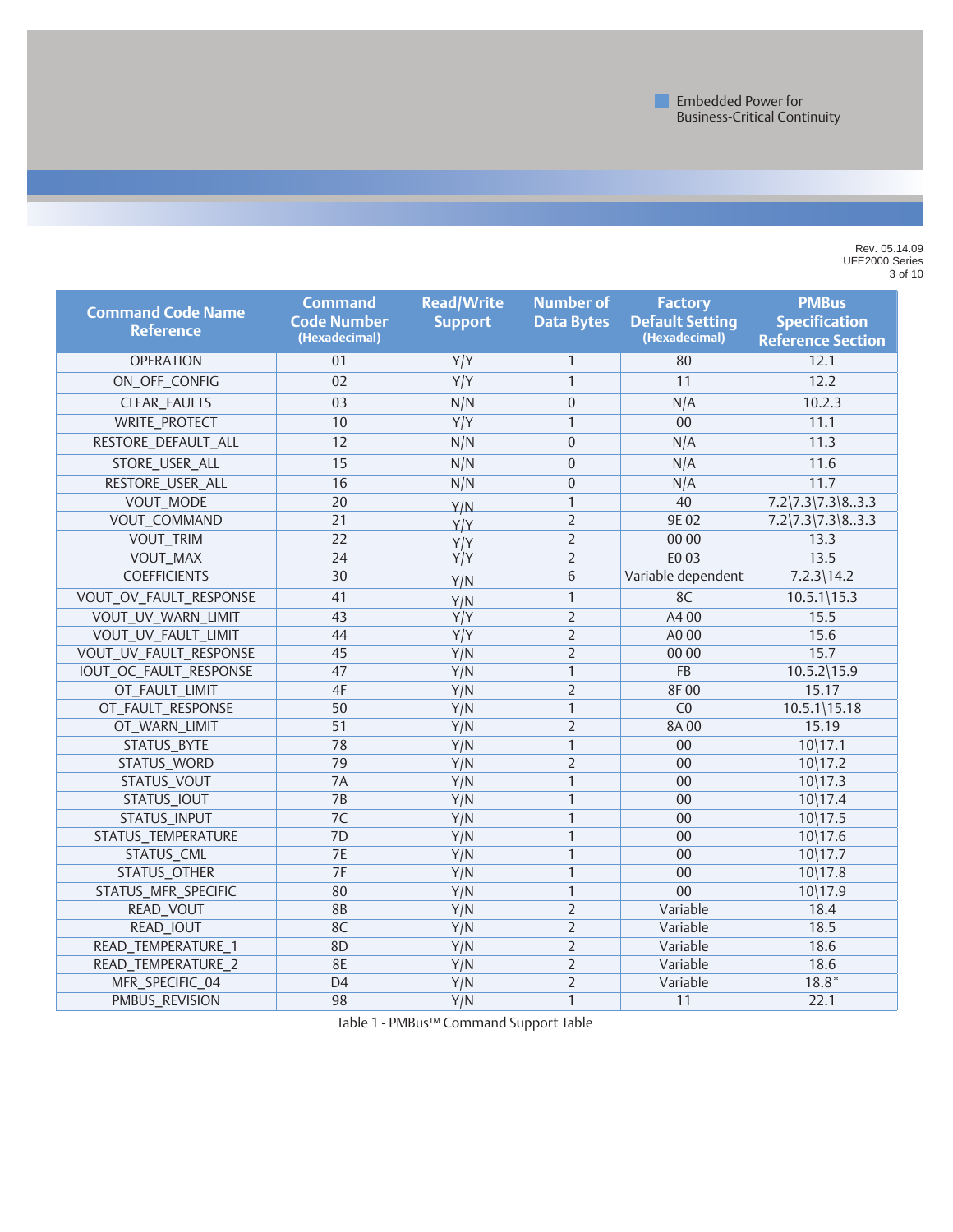Rev. 05.14.09 UFE2000 Series of 10

| <b>Command Code Name</b><br><b>Reference</b> | <b>Command</b><br><b>Code Number</b><br>(Hexadecimal) | <b>Read/Write</b><br><b>Support</b> | <b>Number of</b><br><b>Data Bytes</b> | <b>Factory</b><br><b>Default Setting</b><br>(Hexadecimal) | <b>PMBus</b><br><b>Specification</b><br><b>Reference Section</b> |
|----------------------------------------------|-------------------------------------------------------|-------------------------------------|---------------------------------------|-----------------------------------------------------------|------------------------------------------------------------------|
| MFR_ID                                       | 99                                                    | Y/N                                 | 5                                     | 04 41 54 53 4E                                            | 22.2.1                                                           |
| MFR_MODEL                                    | <b>9A</b>                                             | Y/N                                 | 17                                    | Variable                                                  | 22.2.2                                                           |
| MFR_REVISION                                 | <b>9B</b>                                             | Y/N                                 | 3                                     | Variable                                                  | 22.2.3                                                           |
| MFR_LOCATION                                 | 9C                                                    | Y/N                                 | 5                                     | Variable                                                  | 22.2.4                                                           |
| MFR_DATE                                     | 9 <sub>D</sub>                                        | Y/N                                 | $\overline{7}$                        | Variable                                                  | 22.2.5                                                           |
| MFR_SERIAL                                   | 9E                                                    | Y/N                                 | 9                                     | Variable                                                  | 22.2.6                                                           |
| MFR_VIN_MIN                                  | A <sub>0</sub>                                        | Y/N                                 | $\overline{2}$                        | 6001                                                      | 22.3.1                                                           |
| MFR_VIN_MAX                                  | A1                                                    | Y/N                                 | $\overline{2}$                        | 5004                                                      | 22.3.2                                                           |
| MFR_IIN_MAX                                  | A2                                                    | Y/N                                 | $\overline{2}$                        | Variable                                                  | 22.3.3                                                           |
| MFR_PIN_MAX                                  | A <sub>3</sub>                                        | Y/N                                 | $\overline{2}$                        | Variable                                                  | 22.3.4                                                           |
| MFR_VOUT_MIN                                 | A4                                                    | Y/N                                 | $\overline{2}$                        | Variable                                                  | 22.3.5                                                           |
| MFR_VOUT_MAX                                 | A <sub>5</sub>                                        | Y/N                                 | $\overline{2}$                        | Variable                                                  | 22.3.6                                                           |
| MFR_IOUT_MAX                                 | A <sub>6</sub>                                        | Y/N                                 | $\overline{2}$                        | Variable                                                  | 22.3.7                                                           |
| MFR_POUT_MAX                                 | A7                                                    | Y/N                                 | $\overline{2}$                        | Variable                                                  | 22.3.8                                                           |
| MFR_TAMBIENT_MAX                             | A <sub>8</sub>                                        | Y/N                                 | $\overline{2}$                        | 6E00                                                      | 22.3.9                                                           |
| MFR_TAMBIENT_MIN                             | A <sub>9</sub>                                        | Y/Y                                 | $\overline{2}$                        | 00 00                                                     | 22.3.10                                                          |
| USER_DATA_00                                 | B <sub>0</sub>                                        | Y/Y                                 | 17                                    | Variable                                                  | 23                                                               |
| USER_DATA_01                                 | <b>B1</b>                                             | Y/Y                                 | $\overline{17}$                       | Variable                                                  | 23                                                               |
| USER_DATA_02                                 | B <sub>2</sub>                                        | Y/Y                                 | 17                                    | Variable                                                  | 23                                                               |
| USER_DATA_03                                 | B <sub>3</sub>                                        | Y/Y                                 | 17                                    | Variable                                                  | 23                                                               |
| USER_DATA_04                                 | <b>B4</b>                                             | Y/Y                                 | 17                                    | Variable                                                  | 23                                                               |
| USER_DATA_05                                 | <b>B5</b>                                             | Y/Y                                 | 17                                    | Variable                                                  | 23                                                               |
| USER_DATA_06                                 | <b>B6</b>                                             | Y/Y                                 | 17                                    | Variable                                                  | 23                                                               |
| USER_DATA_07                                 | <b>B7</b>                                             | Y/Y                                 | 17                                    | Variable                                                  | 23                                                               |
| USER_DATA_08                                 | B <sub>8</sub>                                        | Y/Y                                 | 17                                    | Variable                                                  | 23                                                               |
| USER_DATA_09                                 | <b>B9</b>                                             | Y/Y                                 | 17                                    | Variable                                                  | 23                                                               |
| USER_DATA_10                                 | BA                                                    | Y/Y                                 | 17                                    | Variable                                                  | 23                                                               |
| MFR_SPECIFIC_01                              | D <sub>1</sub>                                        | Y/Y                                 | $\mathbf{1}$                          | Variable                                                  | 24                                                               |
| MFR_SPECIFIC_02                              | D <sub>2</sub>                                        | Y/N                                 | 3                                     | Variable                                                  | 24                                                               |
| MFR_SPECIFIC_03                              | D <sub>3</sub>                                        | Y/N                                 | 13                                    | OC 36 33 30 30 33<br>30 35 2D 30 30 30 30                 | 24                                                               |
| MFR_SPECIFIC_06*                             | D <sub>6</sub>                                        | Y/N                                 | $\mathbf{1}$                          | Variable                                                  | 24                                                               |
| MFR_SPECIFIC_07*                             | D7                                                    | Y/N                                 | $\mathbf{1}$                          | Variable                                                  | 24                                                               |

Table 1 - PMBus™ Command Support Table (cont)

\* For UFE2000-96S48P01J only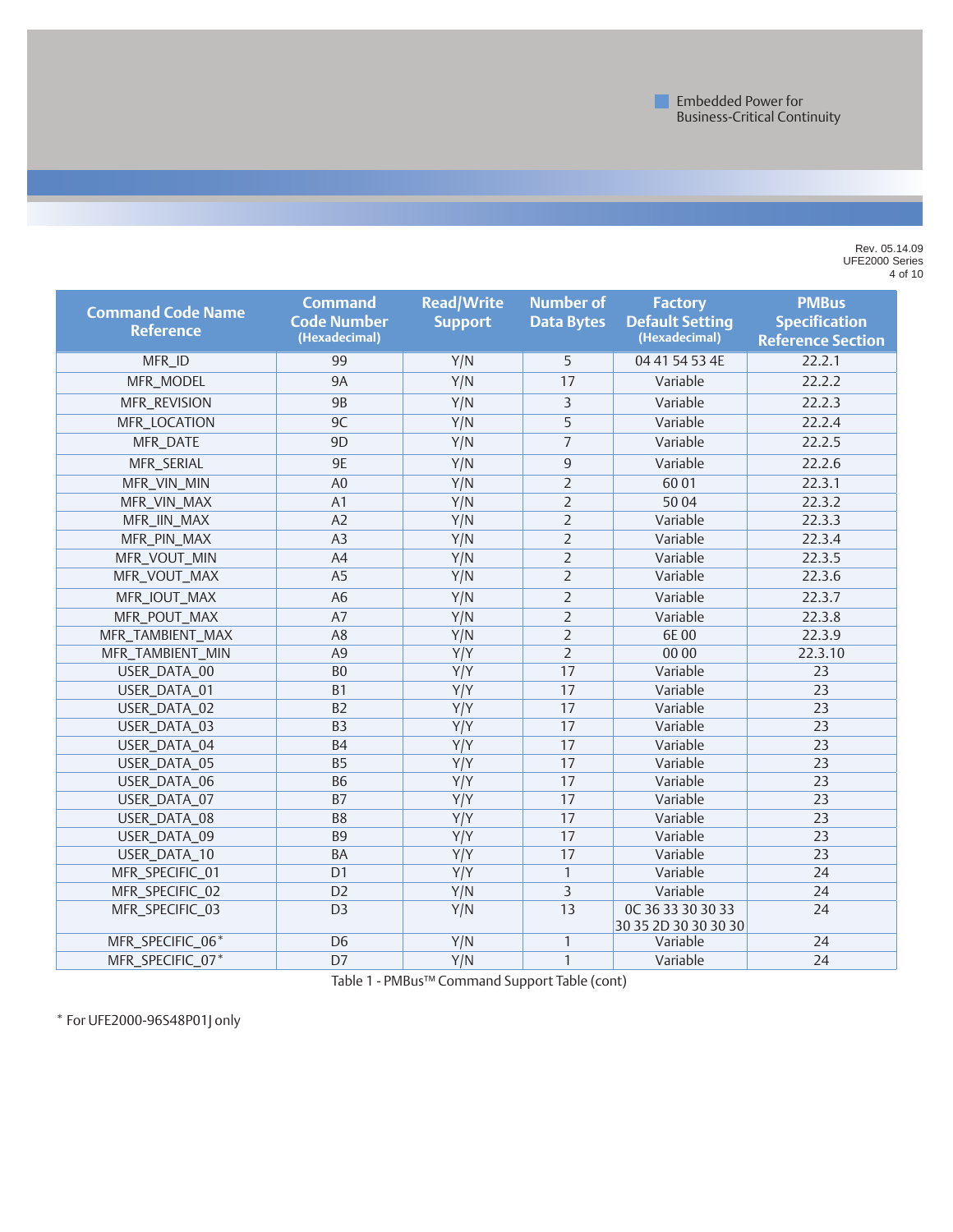#### **0x01 - OPERATION**

#### Limited write support:

There is no support for either margining low or high or soft off. This means that bits [3:0] are don't care, bits [5:4] are don't care when disabling power conversion and [00] when enabling power conversion. Setting of bit [6] is not supported. A data byte of 0x80 enables power conversion, and a data byte of 0x00 disables power conversion. No other values are necessary and some will produce an appropriate error response.

#### **0x02 - ON\_OFF\_CONFIG**

Limited write support:

There is no support for using the programmed turn off delay, clearing of bit [0]. Attempts to set bit [0] will produce an appropriate error response.

#### **0x03 - CLEAR\_FAULTS**

This command complies fully with the PMBus™ specification revision 1.1.

#### **0x10 - WRITE\_PROTECT**

This command complies fully with the PMBus™ specification revision 1.1.

#### **0x12 - RESTORE\_DEFAULT\_ALL**

This command complies fully with the PMBus™ specification revision 1.1 Sending this command will result in the following registers being overwritten (restored) by factory defaults: OPERATION

ON\_OFF\_CONFIG VOUT\_COMMAND VOUT\_TRIM VOUT\_MAX MFR\_SPECIFIC\_01

#### **0x15 - STORE\_USER\_ALL**

This command complies fully with the PMBus™ specification revision 1.1 Sending this command will result in the following registers being saved as default for start up:

OPERATION ON\_OFF\_CONFIG VOUT\_COMMAND VOUT\_TRIM VOUT\_MAX MFR\_SPECIFIC\_01

#### **0x16 -RESTORE\_USER\_ALL**

This command complies fully with the PMBus™ specification revision 1.1 Sending this command will result in the following registers being overwritten (restored) by user stored defaults: OPERATION ON\_OFF\_CONFIG VOUT\_COMMAND VOUT\_TRIM VOUT\_MAX MFR\_SPECIFIC\_01

#### **0x20 - VOUT\_MODE**

This command complies fully with the PMBus™ specification revision 1.1 DIRECT format is used for all voltage related commands.

### **0x21 - VOUT\_COMMAND**

This command complies fully with the PMBus™ specification revision 1.1.

The resolution of this command is 10-bit, which over the adjustment range limits of 42 Vmin to 57 Vmax (UFE2000 models) or 21 Vmin to 28.5 Vmax (UFE1300 models), gives an overall resolution of 15.5 mV/bit and 7.76 mV/bit respectively. The accuracy of this command at the factory default output voltage is +/- 0.5% over all operation conditions and voltages. For specific operating conditions, the VOUT\_TRIM command can be used to increase the accuracy to  $+/-3$  bits.

#### **0x22 - VOUT\_TRIM**

This command complies fully with the PMBus™ specification revision 1.1 The resolution of this command is still 15.5 mV/bit for the UFE2000 models and 7.76 mV/bit for the UFE1300 models, however the limits are reduced to +/- 0.977 V (signed 7-bit) for the UFE2000 models and +/- 0.489 V (signed 7-bit) for the UFE1300 models. The accuracy of this command is +/- 3 bits.

#### **0x24 - VOUT\_MAX**

This command complies fully with the PMBus™ specification revision 1.1 The resolution of this command is 10-bit, which over the adjustment range limits of 42 Vmin to 57 Vmax (UFE2000 models) or 21 Vmin to 28.5 Vmax (UFE1300 models), gives an overall resolution of 15.5 mV/bit and 7.76 mV/bit respectively. The accuracy of this command at the factory default output voltage is +/- 0.5% over all operation conditions and voltages.

#### **0x30 - COEFFICIENTS**

This command complies fully with the PMBus™ specification revision 1.1, however only reads are supported. This command will provide the necessary responses for these variables: VOUT\_COMMAND VOUT\_TRIM VOUT\_MAX VOUT\_UV\_WARN\_LIMIT VOUT\_UV\_FAULT\_LIMIT OT\_FAULT\_LIMIT OT\_WARN\_LIMIT READ\_VOUT READ\_IOUT READ\_TEMPERATURE\_1 READ\_TEMPERATURE\_2 READ\_VFAN\_1 MFR\_VIN\_MIN MFR\_VIN\_MAX MFR\_IIN\_MAX MFR\_PIN\_MAX MFR\_VOUT\_MIN MFR\_VOUT\_MAX MFR\_IOUT\_MAX MFR\_POUT\_MAX MFR\_TAMBIENT\_MAX MFR\_TAMBIENT\_MIN \*All variables used in the UFE series use the DIRECT mode for calculation.

Rev. 05.14.09 UFE2000 Series of 10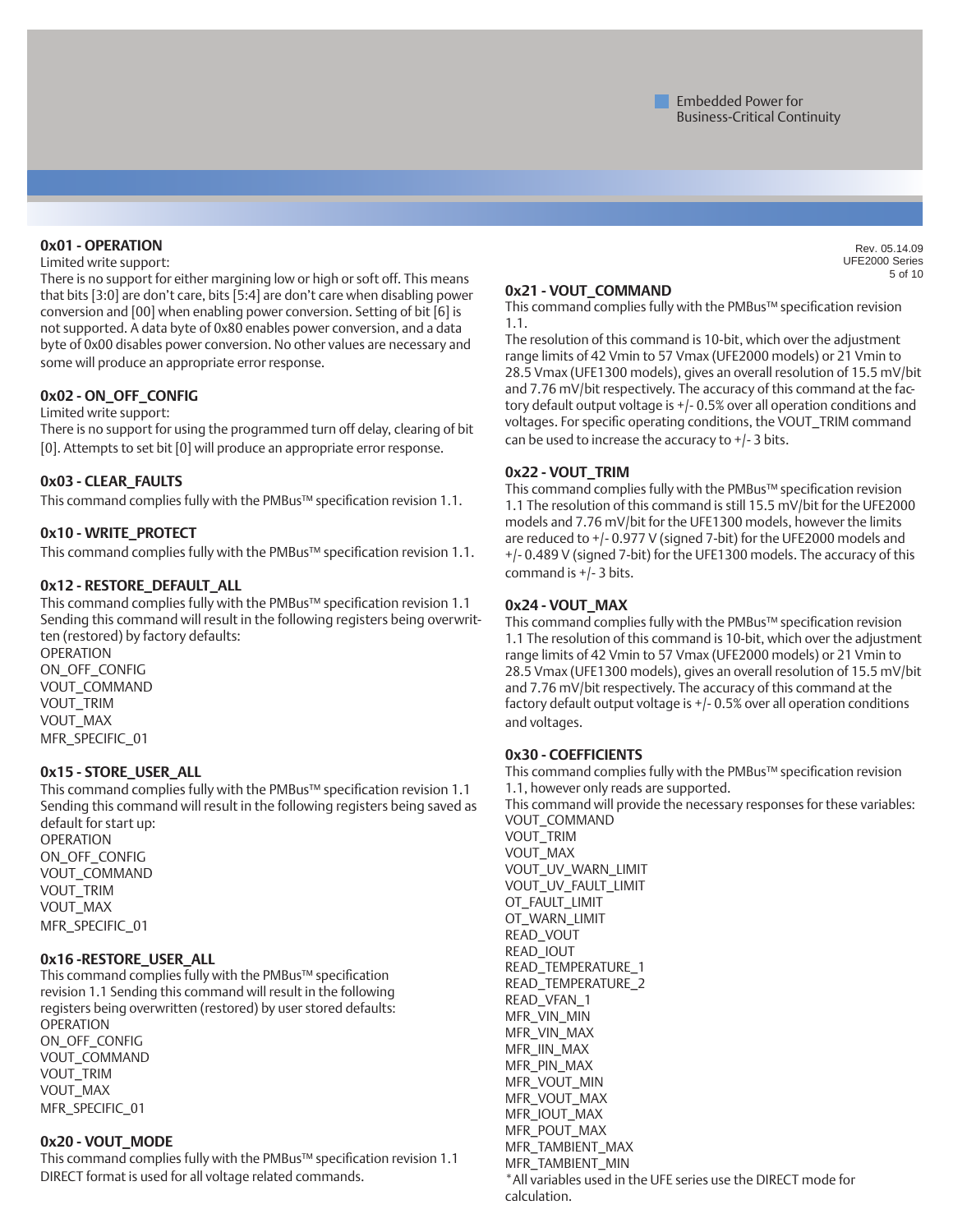#### **0x41 - VOUT\_OV\_FAULT\_RESPONSE**

This command complies fully with the PMBus™ specification revision 1.1, however only reads are supported. The response of A UFE series product will always be to shut down the output after 1 retry, after 4 seconds. After 10 seconds this process will reset and allow another OV and retry before disabling power conversion and latching off, requiring reset by OPERATION command toggle, discrete CONTROL pin toggle, or AC line toggle before re-enable of power conversion.

#### **0x43 - VOUT\_UV\_WARN\_LIMIT**

This command complies fully with the PMBus™ specification revision 1.1. Do not exceed the limits of adjustment, 15.00 V to 57.00 V or an appropriate error **0x7B - STATUS\_IOUT** response will occur.

The default setting is 41.00 V. The accuracy of this setting is +/- 5%.

#### **0x44 - VOUT\_UV\_FAULT\_LIMIT**

This command complies fully with the PMBus™ specification revision 1.1. Do not exceed the limits of adjustment, 15.00 V to 57.00 V or an appropriate error This command complies fully with the PMBus™ specification revision 1.1, response will occur.

The default setting is 40.00 V. The accuracy of this setting is +/- 5%.

#### **0x45 - VOUT\_UV\_FAULT\_RESPONSE**

This command complies fully with the PMBus™ specification revision 1.1, however only reads are supported. A UV will be reported but power conversion will not be interrupted until the OC threshold is reached.

#### **0x47 - IOUT\_OC\_FAULT\_RESPONSE**

This command complies fully with the PMBus™ specification revision 1.1, however only reads are supported. An OC will be reported and power conversion will be disabled for 1.8 s before power conversion enable again for 200 ms. This will repeat continuously until the source of the OC condition is removed.

The default data byte for this variable is 0xFB.

Delay time units (bits [2:0]) are 600 ms,  $3 \times 600$  ms = 1.8 s.

#### **0x4F - OT\_FAULT\_LIMIT**

This command complies fully with the PMBus™ specification revision 1.1, however only reads are supported.

The default setting is 103°C. The accuracy of this setting is +/- 2%.

#### **0x50 -OT\_FAULT\_RESPONSE**

This command complies fully with the PMBus™ specification revision 1.1, however only reads are supported. An OT will be reported and power conversion will be interrupted until the OT reset threshold is reached. There is about 9°C hysteresis for this function. The default data byte is 0xC0.

#### **0x51 - OT\_WARN\_LIMIT**

This command complies fully with the PMBus™ specification revision 1.1, however only reads are supported. The default setting is 98°C. The accuracy of this setting is +/- 2%.

#### **0x78 - STATUS\_BYTE**

This command complies fully with the PMBus™ specification revision 1.1, however only reads are supported.

#### **0x79 - STATUS\_WORD**

This command complies fully with the PMBus™ specification revision 1.1, however not all data byte bits are functional. Bits [3:0] of the high data byte are not functional.

#### **0x7A - STATUS\_VOUT**

This command complies fully with the PMBus™ specification revision 1.1, however not all data byte bits are functional. Bits [2:0] and 6 of the data byte are not functional.

This command complies fully with the PMBus™ specification revision 1.1, however not all data byte bits are functional. Only bit 6 of the data byte is functional.

#### **0x7C - STATUS\_INPUT**

however not all data byte bits are functional. Only bits 4 and 7 of the data byte are functional.

#### **0x7D - STATUS\_TEMPERATURE**

This command complies fully with the PMBus™ specification revision 1.1, however not all data byte bits are functional. Only bits 6 and 7 of the data byte are functional.

#### **0x7E - STATUS\_CML**

This command complies fully with the PMBus™ specification revision 1.1.

#### **0x7F - STATUS\_OTHER**

This command complies fully with the PMBus™ specification revision 1.1, however not all data byte bits are functional. Only bits 7 and [1:0] of the data byte are functional.

#### **0x80 - STATUS\_MFR\_SPECIFIC**

This command complies fully with the PMBus™ specification revision 1.1, however not all data byte bits are functional.

Bit 7 indicates when there is an internal ambient over temperature fault. Bit 6 indicates when there is an internal ambient over temperature warning. Bit 5 indicated when the 12V-aux output is out of regulation.

#### **0x8B - READ\_VOUT**

This command complies fully with the PMBus™ specification revision 1.1 The accuracy of the data is  $+/-5\%$ .

#### **0x8C - READ\_IOUT**

This command complies fully with the PMBus™ specification revision 1.1 The accuracy of the data is +/- 15% and uses the DIRECT data format

#### **0x8D - READ\_TEMPERATURE\_1**

This command complies fully with the PMBus™ specification revision 1.1 The accuracy of the data is +/- 3°C and uses the DIRECT data format. This temperature represents the internal power supply hot spot.

#### **0x8D - READ\_TEMPERATURE\_1**

This command complies fully with the PMBus™ specification revision 1.1 The accuracy of the data is +/- 3°C and uses the DIRECT data format. This temperature represents the internal ambient temperature at fan inlet.

Rev. 05.14.09 UFE2000 Series of 10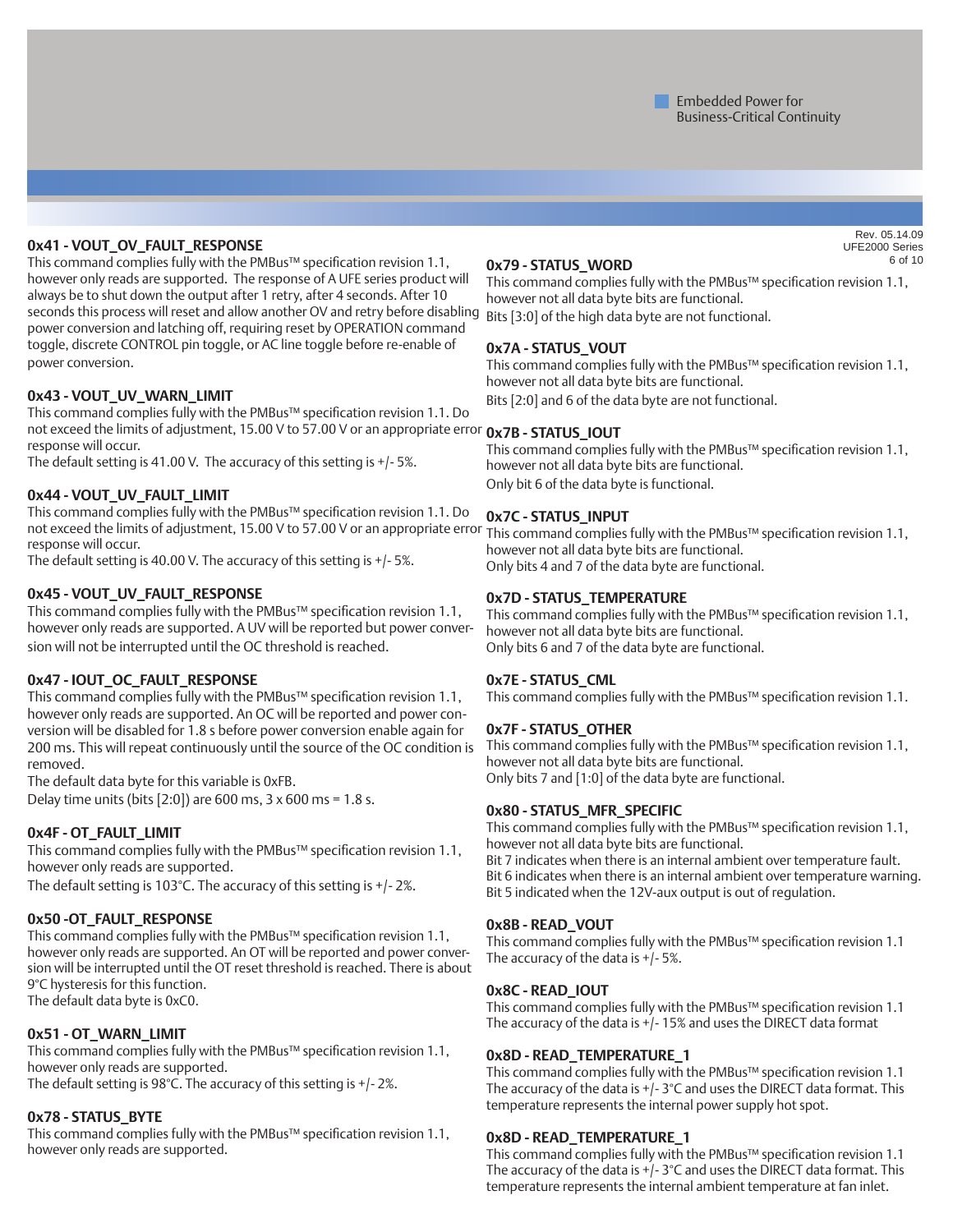#### **0xD4 - MFR\_SPECIFIC\_04**

This command complies fully with the PMBus™ specification revision 1.0 The accuracy of the data is +/- 5% and uses the DIRECT data format, units are in Volts. This command was re-defined in version 1.1 of the specification, however the UFE series does not read the fan speed directly so fan voltage is the only indication of how fast the fans are going. Maximum fan voltage is 12 V and minimum fan voltage is 6 V. A direct correlation between fan voltage and fan speed can't be interpolated because of unknown pressure conditions.

#### **0x98 - PMBUS\_REVISION**

This command complies fully with the PMBus™ specification revision 1.1 The only command that doesn't comply with version 1.1 is command 0x92, READ\_VFAN\_1, details are provided as to the reasoning in that section.

#### **0x99 - MFR\_ID**

This command complies fully with the PMBus™ specification revision 1.1 The data field will consist of 1 data length byte followed by 4 data bytes, "ATSN".

#### **0x9A - MFR\_MODEL**

This command complies fully with the PMBus™ specification revision 1.1 The data field will consist of 1 data length byte followed by 16 data bytes, starting with "UFE".

#### **0x9B - MFR\_REVISION**

This command complies fully with the PMBus™ specification revision 1.1 The data field will consist of 1 data length byte followed by 2 data bytes.

#### **0x9C - MFR\_LOCATION**

This command complies fully with the PMBus™ specification revision 1.1 The data field will consist of 1 data length byte followed by 4 data bytes.

#### **0x9D - MFR\_DATE**

This command complies fully with the PMBus™ specification revision 1.1 The data field will consist of 1 data length byte followed by 6 data bytes.

#### **0x9E - MFR\_SERIAL**

This command complies fully with the PMBus™ specification revision 1.1 The data field will consist of 1 data length byte followed by 8 data bytes.

#### **0xA0 - MFR\_VIN\_MIN**

This command complies fully with the PMBus™ specification revision 1.1 The data format used is DIRECT mode. The default value is 88 V.

#### **0xA1 - MFR\_VIN\_MAX**

This command complies fully with the PMBus™ specification revision 1.1 The data format used is DIRECT mode. The default value is 276 V.

#### **0xA2 - MFR\_IIN\_MAX**

This command complies fully with the PMBus™ specification revision 1.1 The data format used is DIRECT mode. The default value is 15 A.

#### **0xA3 - MFR\_PIN\_MAX**

This command complies fully with the PMBus™ specification revision 1.1 The data format used is DIRECT mode. The default value is 2300 W.

#### **0xA4 - MFR\_VOUT\_MIN**

This command complies fully with the PMBus™ specification revision 1.1 The data format used is DIRECT mode. The default value is 42.00 V for the UFE 2000 series, and 21.00 V for the UFE 1300 series.

#### **0xA5 - MFR\_VOUT\_MAX**

This command complies fully with the PMBus™ specification revision 1.1 The data format used is DIRECT mode. The default value is 57.00 V for the UFE 2000 series, and 28.50 V for the UFE 1300 series.

#### **0xA6 - MFR\_IOUT\_MAX**

This command complies fully with the PMBus™ specification revision 1.1 The data format used is DIRECT mode.

The default value is 56.20A for the UFE 2000 series, and 70.20 A for the UFE 1300 series.

#### **0xA7 - MFR\_POUT\_MAX**

This command complies fully with the PMBus™ specification revision 1.1 The data format used is DIRECT mode.

The default value is 2000 W for the UFE 2000 series, and 1300 W for the UFE 1300 series.

#### **0xA8 - MFR\_TAMBIENT\_MAX**

This command complies fully with the PMBus™ specification revision 1.1 The data format used is DIRECT mode. The default value is 70°C.

#### **0xA9 - MFR\_TAMBIENT\_MIN**

This command complies fully with the PMBus™ specification revision 1.1 The data format used is DIRECT mode. The default value is –40 °C.

#### **0xB0 TO 0XBA - USER\_DATA\_00 to \_10**

These commands comply fully with the PMBus™ specification revision 1.1.

These commands use the Block Write – Block Read Process Call specified in [A03] The length of a write can be anywhere from 1 to 16 bytes in length, the length byte followed by 1 to 16 data bytes. The length of a read MUST be 17 bytes total, the length byte followed by 16 data bytes. Failure to read out all 16 data bytes will produce the appropriate error response. Because this information is being written directly to EEPROM, up to 128 ms may be required after a write is finished before the next block can be written to. This is to allow sufficient time for the data buffer to empty from the previous byte.

Rev. 05.14.09 UFE2000 Series of 10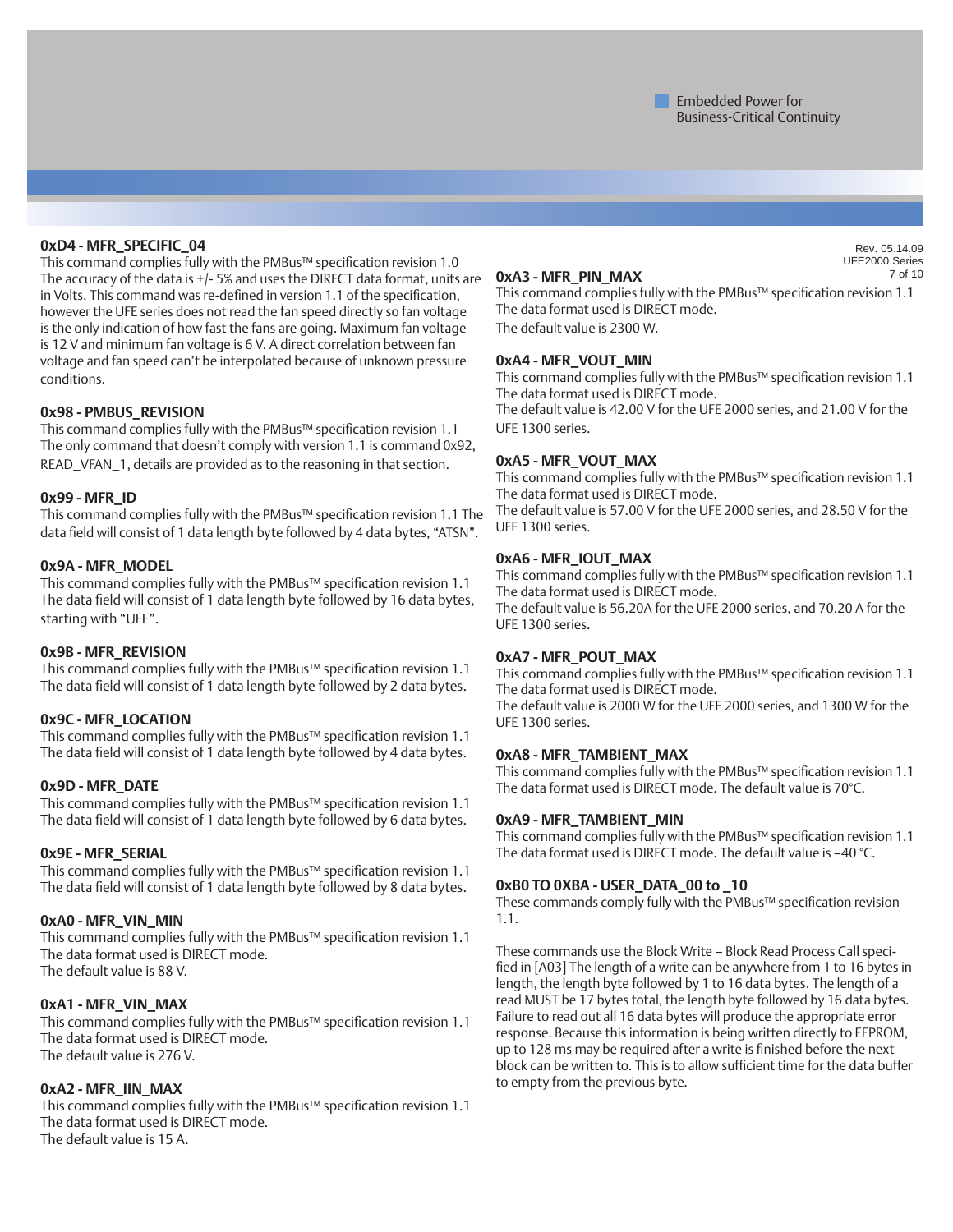#### **0xD1 - MFR\_SPECIFIC\_01**

This command complies fully with the PMBus™ specification revision 1.1. This command is used to change the basic functionality of the power supply or run certain tests. Bits [7:5] are not used.

Bit 4 is used to enable and disable the use of PEC. If bit 4 is set, PEC will be used. The command used to set this bit will not use PEC, and the command used to turn off PEC will use PEC. The use of PEC is default off, bit 4 is clear.

Bit 3 is used to test the functionality of the OR-ing FETs. When set, the bit will stay set for 1.5 seconds until the test is finished, then it will automatically be cleared. Be careful to only test this in redundant systems that can afford a 1.5 second drop out of one of the units in the system without incident. By default, this function is disabled, bit 3 is clear.

Bit 2 is used to enable the 45-second communications watchdog timer. Every communication resets the timer. If no communication is observed for 45 seconds the timer times out and operation will revert to the default operation state, set up by the STORE\_USER\_ALL command. By default, this function is disabled, bit 2 is clear.

Bit 1 is used to enable active mode on the output voltage for the purpose of current sharing without the output voltage changing with load (voltage droop current sharing). Use of this mode requires connection of the current sharing pin between units. If bit 1 is clear, active mode is enabled. This command complies fully with the PMBus™ specification revision 1.1 The data field will consist of 1 data length byte followed by 4 data bytes.

Bit 0 is used to enable droop mode on the output voltage for the purpose of current sharing without the use of an extra pin (active current sharing). If bit 0 is clear, droop mode is enabled. If Bit 0 is clear, then Bit 1 must not be clear, and vice versa. The user can't use both droop and active sharing at the same time.

#### **0xD2 - MFR\_SPECIFIC\_02**

This command complies fully with the PMBus™ specification revision 1.1 This command is used to find out how long, in number of hours, a UFE series power supply has been in operation. The resolution is 1 hour per bit and there are 3 data bytes.

#### **0xD3 - MFR\_SPECIFIC\_03**

This command complies fully with the PMBus™ specification revision 1.1 This command is used to read out the revision of the software inside a UFE series supply. The format used is Block Read and consists of 1 length byte, followed by 12 ASCII encoded data bytes.

#### **0xD6 - MFR\_SPECIFIC\_06\***

This command complies fully with the PMBus™ specification revision 1.1 This command is used to read out the high line or low line from the PSU. The format used is Block Read and consists of 1 length byte, followed by 1 ASCII encoded data bytes. 8'b1000\_0000 (0x80H) represent low line, 8'b0000\_ 0000 (0x00H) represents high line.

#### **0xD7 - MFR\_SPECIFIC\_07\***

This command complies fully with the PMBus™ specification revision 1.1 This command is used to primary and secondary unit communication state. The format used is Block Read and consists of 1 length byte, followed by 1 ASCII encoded data bytes.

8'b0000\_1000 (0x08H) represent primary and secondary communication working well and 8"b0000\_0000 (0x00H) represent primary and secondary can't communication.(mean AC not OK)

### 5. SMBus Requirements

Rev. 05.14.09 UFE2000 Series of 10

Data rates of up to 100 kHz are supported. To ensure reliable and compliant SMBus communications, a maximum rise and fall time of 300 ns on both the SMBDAT and SMBCLK lines must be achieved. Each UFE also adds about 130 pF to an SMBus bus, so it is recommended that no more than 3 UFEs be connected to any I2C bus at a time without the use of an SMBus buffer. This capacitance is due to the FET isolation/hot plug circuit, ESD protection device, as well as parasitic capacitance due to shielded routing considerations. See Figures 1 and 2 for details.





#### **Figure 2 - Equivalent Circuit Model for the Basic SMBus Schematic**

Each UFE determines it's own unique address by use of the discrete pins, PS-ID0 through PS-ID3. This allows for up to 16 unique addresses to be included in a system. However, when the optional EEPROM extended memory is installed, only 8 unique addresses can be obtained in a system because of addressing limitations in the EEPROM module only using discrete pins PS-ID0 through PS-ID2. The optional EEPROM extended memory module is Atmel part number AT24C02 or ST Microelectronics part number M24C02. This extended memory module is addressed separately from the UFE microprocessor and uses an I2C bus and can be used any time the UFE is inserted into a system and is fully functional. Refer to the "UFE I2C application note" if the use of this additional EEPROM is desired in conjunction with the PMBus™ interface. Optional EEPROM is offered so that the user can either use the available 176 bytes of internal EEPROM (USER\_DATA\_XX commands), or add an additional 256 bytes by I2C if desired.

#### \* For UFE2000-96S48P01J only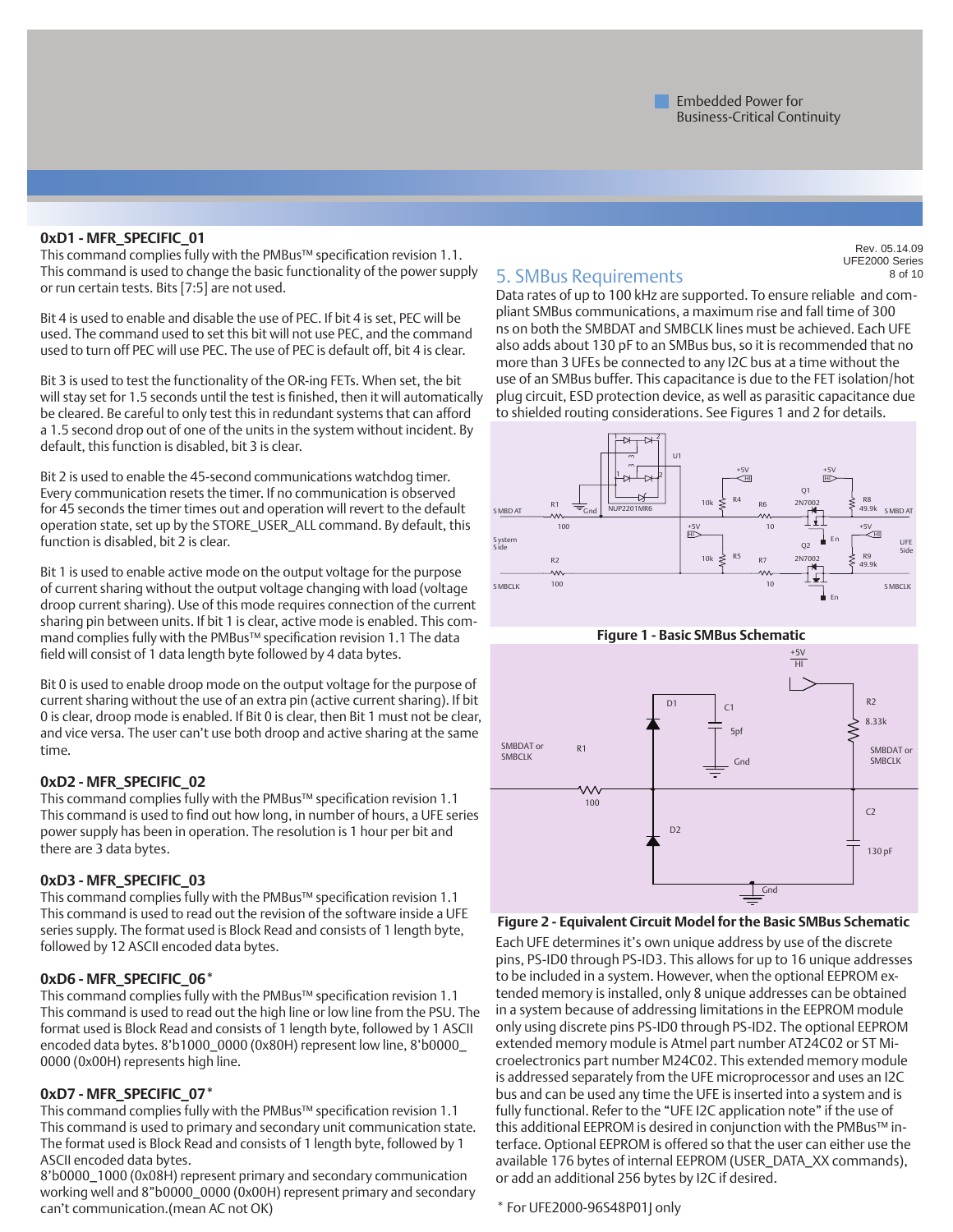

Rev. 05.14.09 UFE2000 Series of 10

The UFE SMBus addressing for the microprocessor and optional EEPROM extended memory module is detailed in Table 2. **BIT VALUE**

| <b>BYTE</b> | <b>Micro SMBus</b><br><b>Read</b> | <b>Micro SMBus</b><br><b>Write</b> | <b>Optional</b><br><b>EEPROM</b><br>$I2C$ Read | <b>Optional</b><br><b>EEPROM</b><br><sup>2</sup> C Write | <b>COMMENT</b>                                     |
|-------------|-----------------------------------|------------------------------------|------------------------------------------------|----------------------------------------------------------|----------------------------------------------------|
|             |                                   |                                    |                                                |                                                          | <b>MSB</b>                                         |
| 6           |                                   |                                    | 0                                              | 0                                                        |                                                    |
|             |                                   |                                    |                                                |                                                          |                                                    |
| 4           | PS-ID3                            | PS-ID3                             | $\Omega$                                       | 0                                                        |                                                    |
|             | PS-ID <sub>2</sub>                | PS-ID <sub>2</sub>                 | $PS-ID2 = A2$                                  | $PS-ID2 = A2$                                            |                                                    |
|             | PS-ID1                            | PS-ID1                             | $PS-ID1 = A1$                                  | $PS-ID1 = A1$                                            |                                                    |
|             | PS-ID0                            | PS-ID0                             | $PS-ID0 = AO$                                  | $PS-ID0 = AO$                                            |                                                    |
| $\Omega$    |                                   | 0                                  |                                                | 0                                                        | LSB, $1^2C$ Read = "1"<br>$1^2C/5MBus$ Write = "0" |

Table 2 - SMBus Addressing Details

The unique address of each UFE, 1-16, is referenced from Table 3.

| <b>UFE NUMBER</b> | PS-ID3           | PS-ID2         | PS-ID1           | <b>PS-ISO</b>  | MICRO <sup>2</sup> C/SMBUS<br><b>ADDRESS</b> | *EEROM <sup>2</sup> C<br><b>ADDRESS</b> |
|-------------------|------------------|----------------|------------------|----------------|----------------------------------------------|-----------------------------------------|
| $\mathbf{1}$      | $\mathbf 0$      | $\mathbf{0}$   | $\mathbf{0}$     | $\mathbf{0}$   | E <sub>0</sub>                               | A <sub>0</sub>                          |
| $\overline{2}$    | $\mathbf 0$      | $\overline{0}$ | $\boldsymbol{0}$ | $\mathbf{1}$   | E <sub>2</sub>                               | A2                                      |
| 3                 | $\boldsymbol{0}$ | $\mathbf{0}$   |                  | $\mathbf{0}$   | E <sub>4</sub>                               | A4                                      |
| $\overline{4}$    | $\mathbf{0}$     | $\overline{0}$ |                  |                | E <sub>6</sub>                               | A <sub>6</sub>                          |
| 5                 | $\mathbf{0}$     |                | $\Omega$         | $\mathbf{0}$   | E8                                           | A <sub>8</sub>                          |
| 6                 | $\boldsymbol{0}$ |                | $\overline{0}$   |                | EA                                           | AA                                      |
|                   | $\mathbf 0$      |                |                  | $\mathbf{0}$   | EC                                           | AC                                      |
| 8                 | $\boldsymbol{0}$ |                |                  |                | EE                                           | AE                                      |
| 9                 |                  | $\overline{0}$ | $\overline{0}$   | $\mathbf{0}$   | F <sub>0</sub>                               | A <sub>0</sub>                          |
| 10                |                  | $\overline{0}$ | $\overline{0}$   |                | F <sub>2</sub>                               | A2                                      |
| 11                |                  | 0              |                  | $\overline{0}$ | F4                                           | A4                                      |
| 12                |                  | $\overline{0}$ |                  |                | F <sub>6</sub>                               | A <sub>6</sub>                          |
| 13                |                  |                | $\overline{0}$   | $\overline{0}$ | F8                                           | A <sub>8</sub>                          |
| 14                |                  |                | $\overline{0}$   |                | FA                                           | AA                                      |
| 15                |                  |                |                  | $\overline{0}$ | FC                                           | AC                                      |
| 16                |                  |                |                  |                | FE                                           | AE                                      |

Table 3 - UFE Numbering Reference, \*EEPROM is optional